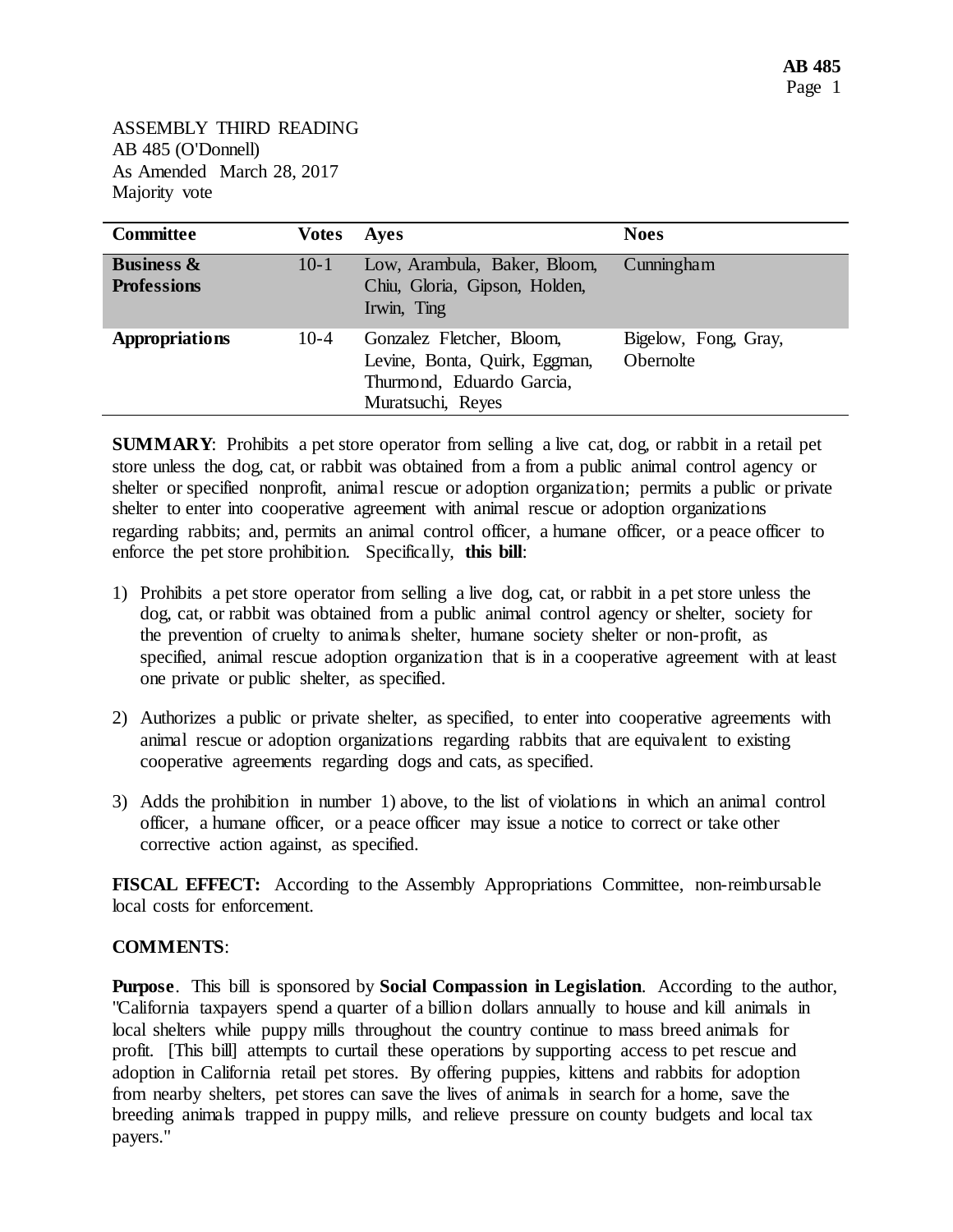**Background**. *Animal and Consumer Protection Laws*. In California, there are a host of laws related to the sale of pets in California, including regulations for animal care in pet stores, consumer rights, requirements for breeders, sales at swap meets, and kennels. The Pet Store Animal Care law applies to animals in pet stores and places certain requirements on how animals can be treated while in a store pending sale. For example, Health and Safety Code (HSC) Section 122353 requires that the floor of an animal's primary enclosure to be constructed to prevent injury; requires primary animal enclosures to contain an enrichment device (toy); provide platforms for cats; and, cages for birds are required to be large enough for the bird to spread its wings fully, among others. A pet store operator or at least one employee is required to be present in the store at least once daily, regardless if the store is open for business. Pet stores are required to isolate and not sell those animals suspected of having a contagious condition, and ensure that each animal is treated without delay. However, there are no requirements or restrictions pertaining to the acquisition of animals for purpose of animal sales, although pet store operators are required to maintain specific documentation about an animal's health records and are also required to provide consumers with information about the breeder or broker. Pet store operators are required to maintain records for identification purposes of the person from whom the animals in the pet store was acquired, including that person's name, address, and telephone number, and the date the animal was acquired (HSC Section 122355(d)). There are no current prohibitions on pet store operators related to the sale of puppies, kittens, rabbits or dogs acquired from individuals, brokers, or mass commercial breeders who have enforcement violations at the local, state or federal level related to animal care laws.

In order to address consumer protection for the sale of retail pets the Lockyer-Polanco-Farr Pet Protection Act (Pet Protection Act) specifies the requirements for retail sellers of animals to ensure purchaser protection for the sale of ill or sick animals, and provides some form of disclosures to individuals about where the animal was bred. As currently drafted, this bill would prohibit the retail sale of dogs, cats, or bunnies at a retail pet store unless that animal was obtained from an animal shelter, humane association or other non-profit. However, the specifications of the Pet Store Animal Care laws and the Pet Protection Act would still apply to the *sale* of shelter animals at retail stores. As currently drafted, this bill does not change or limit current practices for individuals purchasing animals from local breeders, the Internet (if applicable laws allow), other states, or by other private sales.

*Puppy Mills*. "Puppy Mills" or "Kitty Factories" are common terms for large commercial breeding facilities that mass produce animals for sale at retail markets. It is estimated that there are 10,000 puppy mills in the United States. These are separate from other types of breeders who produce a smaller quantity of animals and typically in California do not sell directly to retail pet outlets; however, there are no restrictions on pet stores as to where they can acquire animals for retail sale. Mass produced, commercial animal breeders are typically scrutinized for their treatment of the animals including producing sick animals, inhumane treatment, and providing abhorrent living conditions. This bill aims to limit the sales of animals in California that are from "puppy mills," "kitten factories" or other commercial breeding facilities and to help ensure that available shelter animals are a source of animal sales.

*Federal Law*. The federal Animal Welfare Act was passed by Congress in 1966 and establishes minimum standards for the care and treatment of animals bred for commercial sale, exhibited to the public, used in biomedical research or commercial transport. The United States Department of Agriculture (USDA) is responsible for overseeing the commercial dog breeding industry. Breeders who sell to a pet store or consumers over the Internet are required to hold a license.